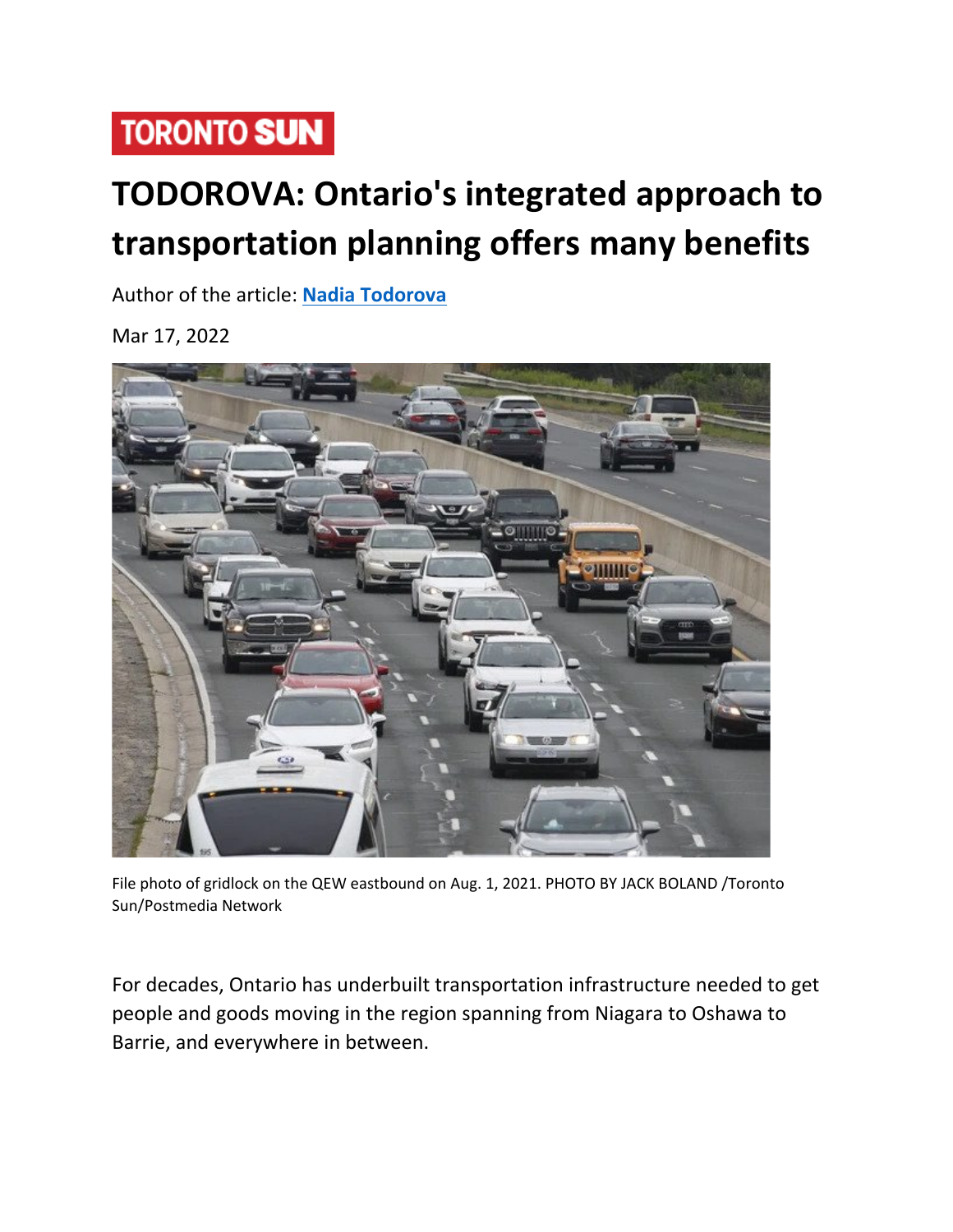The argument is often polarized into a roads versus transit debate, resulting in far more debating than building, to the detriment of people and businesses alike. This needs to change.

The honest answer is Ontario needs both more highways and transit, and that is why the long-term transportation plan for the Greater Golden Horseshoe (GGH) released by the province last week is a crucial step forward for transportation infrastructure in Ontario.

The plan, *Connecting the GGH: A Transportation Plan for the Greater Golden Horseshoe*, brings a much-needed long-term focus to transportation planning that will serve us all.

Crucially, the vision put forth by Premier Doug Ford and Minister Caroline Mulroney offers a blend of sustained expansion of highway and transit infrastructure that will make it easier to get around the entire region, for all kinds of trips. This comprehensive vision for transportation throughout the GGH will alleviate gridlock within the city and create more options to move about the region where current capacity is lacking. This will shorten travel times, whether a vehicle on a highway or people on transit.

Most importantly, it will expand travel options that do not force travellers through the centre of Toronto, which is currently far too often the case. Shifting away from the hub-and-spoke model will create a smoother, integrated transportation experience throughout the broader region by creating capacity where it is needed.

Beyond simply looking at transportation, it creates favourable conditions for greater densification throughout the region. The kind that facilitates a significant addition of desperately needed housing supply and clearing the way for more jobs, with greater proximity for people to those employment opportunities.

The cost of inaction is real. The gridlock the region experiences today already comes with significant economic costs  $-$  \$11 billion per year in lost productivity and very real impacts on quality of life for residents. Long commutes cause strain on families, add stresses to daily life, and robs too many of life's most precious commodity, time.